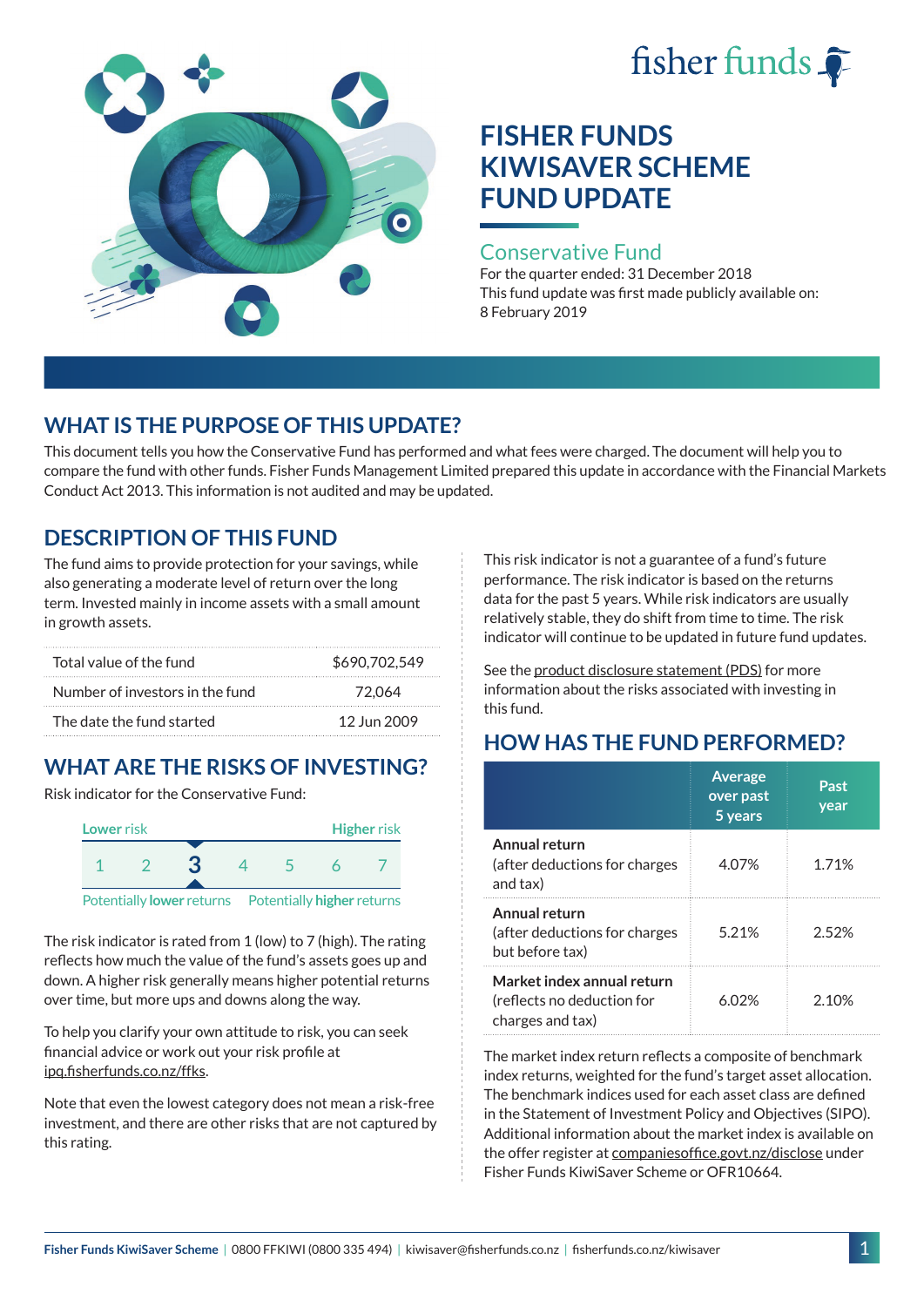### **ANNUAL RETURN GRAPH**



This shows the return after fund charges and tax for each year ending 31 March since the fund started. The last bar shows the average annual return since the fund started, up to 31 December 2018.

**Important:** This does not tell you how the fund will perform in the future.

Returns in this update are after tax at the highest prescribed investor rate (PIR) of tax for an individual New Zealand resident. Your tax may be lower. The market index return reflects no deduction for charges and tax.

#### **WHAT FEES ARE INVESTORS CHARGED?**

Investors in the Conservative Fund are charged fund charges that include GST. In the year to 31 March 2018 these were:

|                                                | % of net asset value   |
|------------------------------------------------|------------------------|
| <b>Total fund charges</b>                      | 0.97%                  |
| Which are made up of:                          |                        |
| Total management and<br>administration charges | 0.97%                  |
| Including:                                     |                        |
| Manager's basic fee                            | 0.84%                  |
| Other management and<br>administration charges | 0.13%                  |
| Total performance-based fees                   | 0.00%                  |
| Other charges:                                 | \$ amount per investor |
| Annual membership fee                          |                        |

Small differences in fees and charges can have a big impact on your investment over the long term.

#### **EXAMPLE OF HOW THIS APPLIES TO AN INVESTOR**

Sarah had \$10,000 in the fund at the start of the year and did not make any further contributions. At the end of the year, Sarah received a return after fund charges were deducted of \$171 (that is 1.71% of her initial \$10,000). Sarah also paid \$36 in other charges. This gives Sarah a total return after tax of \$135 for the year.

# **WHAT DOES THE FUND INVEST IN?**

#### **Actual investment mix**

This shows the types of assets that the fund invests in.



#### **Target investment mix**

This shows the mix of assets that the fund generally intends to invest in.